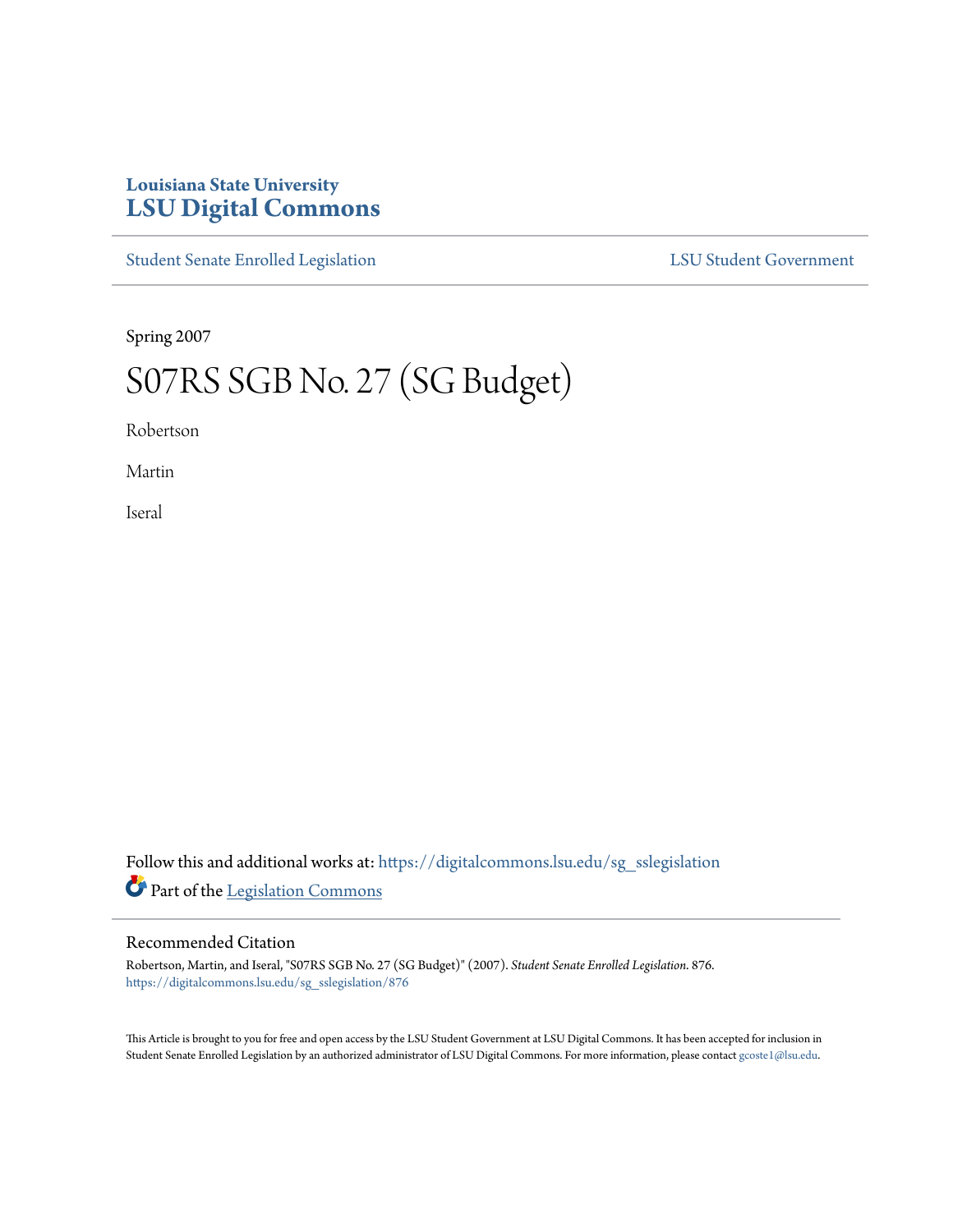| STUDENT GOVERNMENT                     |                                                                                                                                                                                  |                  | <b>ENGROSSED</b>       |
|----------------------------------------|----------------------------------------------------------------------------------------------------------------------------------------------------------------------------------|------------------|------------------------|
|                                        | LOUISIANA STATE UNIVERSITY                                                                                                                                                       |                  |                        |
| <b>STUDENT SENATE</b>                  |                                                                                                                                                                                  |                  |                        |
| So7RS                                  |                                                                                                                                                                                  |                  |                        |
| <b>SGB No. 27</b>                      |                                                                                                                                                                                  |                  |                        |
|                                        |                                                                                                                                                                                  |                  |                        |
| $\mathbf{B} \mathbf{Y}$ :              | SENATORS ROBERTSON, MARTIN AND ISERAL                                                                                                                                            |                  |                        |
|                                        |                                                                                                                                                                                  |                  |                        |
|                                        | A BILL                                                                                                                                                                           |                  |                        |
|                                        | TO BUDGET THE FUNDS OF STUDENT GOVERNMENT FOR THE FISCAL YEAR 2006-2007; TO                                                                                                      |                  |                        |
|                                        | APPROPRIATE FUNDS FOR ACTIVITIES, PROJECTS, AND PROGRAMS OF STUDENT GOVERNMENT; TO                                                                                               |                  |                        |
|                                        | APPROPRIATE GRANTS TO CERTAIN STUDENT GROUPS AND ORGANIZATIONS; ACCORDING TO THE                                                                                                 |                  |                        |
|                                        | <b>CONSTITUTION AND BY-LAWS.</b>                                                                                                                                                 |                  |                        |
|                                        | BE IT ENACTED BY THE STUDENT GOVERNMENT OF LOUISIANA STATE UNIVERSITY AND                                                                                                        |                  |                        |
|                                        |                                                                                                                                                                                  |                  |                        |
|                                        | AGRICULTURAL AND MECHANICAL COLLEGE                                                                                                                                              |                  |                        |
|                                        | <b>PARAGRAPH 1: ESTIMATED REVENUES</b>                                                                                                                                           |                  |                        |
|                                        |                                                                                                                                                                                  |                  |                        |
|                                        | THE FOLLOWING ESTIMATED REVENUES AND RESOURCES ARE THE TOTAL OPERATIONAL FUNDS FOR THE                                                                                           |                  |                        |
|                                        | STUDENT GOVERNMENT FOR THE FISCAL YEAR 2006-2007. NO MONIES EXPENDED IN THIS BUDGET                                                                                              |                  |                        |
|                                        | SHALL BE USED FOR THE PURPOSE OF PURCHASING FOOD FOR EVENTS HOSTED BY OR IN CONJUNCTION                                                                                          |                  |                        |
|                                        | WITH STUDENT GOVERNMENT AND/OR ITS ENTITIES THAT IS NOT OPEN TO THE PUBLIC AND                                                                                                   |                  |                        |
|                                        | ADVERTISED AS SUCH. NO MONIES IN THIS BUDGET SHALL BE USED FOR TO PAY FOR THE SERVICE OR                                                                                         |                  |                        |
|                                        | ACQUISITION OF BLACKBERRIES OR LIKE DEVICES.                                                                                                                                     |                  |                        |
|                                        |                                                                                                                                                                                  |                  |                        |
| <b>SELF-ASSESSED FEES:</b>             |                                                                                                                                                                                  |                  |                        |
|                                        | TOTAL FULL-TIME ENROLLMENT                                                                                                                                                       |                  | <b>AMOUNT OF FEE</b>   |
|                                        |                                                                                                                                                                                  |                  |                        |
| <b>SUMMER 2006</b><br><b>FALL 2006</b> | 7,122<br>27,210                                                                                                                                                                  | \$0.95<br>\$2.20 | \$6,765.90<br>\$59,862 |
| <b>SPRING 2007</b>                     | 25,028                                                                                                                                                                           | \$2.20           | \$55,061.60            |
|                                        |                                                                                                                                                                                  |                  |                        |
|                                        | <b>TOTAL ESTIMTED REVENUES</b>                                                                                                                                                   |                  | \$121,689.50           |
|                                        | PARAGRAPH 2: EXECUTIVE BRANCH                                                                                                                                                    |                  |                        |
|                                        |                                                                                                                                                                                  |                  |                        |
| <b>SECTION 1:</b>                      | <b>EXECUTIVE SALARIES</b>                                                                                                                                                        | 180-55-1440      |                        |
|                                        | THESE FUNDS ARE APPROPRIATED TO THE CONTROL OF THE STUDENT GOVERNMENT                                                                                                            |                  |                        |
|                                        | PRESIDENT SUBJECT TO NOTIFICATION OF THE DIRECTOR OF FINANCE. THESE FUNDS SHALL BE                                                                                               |                  |                        |
|                                        | EXPENDED AS FOLLOWS AND IN ACCORDANCE WITH ARTICLE VI SECTIONS 7 & 8 OF THE STUDENT                                                                                              |                  |                        |
|                                        | GOVERNMENT BYLAWS. ADDITIONALLY, THE DIRECTOR OF FINANCE SHALL AT THE FIRST MEETING OF<br>EACH MONTH SUBMIT TO THE SENATE DURING EXECUTIVE OFFICER REPORTS A DETAILED ACCOUNT OF |                  |                        |
|                                        | ALL SALARIES EXPENDED DURING THE PREVIOUS MONTH:                                                                                                                                 |                  |                        |
|                                        |                                                                                                                                                                                  |                  |                        |
| PRESIDENT<br>1.                        |                                                                                                                                                                                  | \$               | 2,000.00               |
| VICE-PRESIDENT<br>2.                   |                                                                                                                                                                                  |                  | 1,500.00<br>\$         |
| 3.<br><b>CHIEF OF STAFF</b>            |                                                                                                                                                                                  | \$               | <b>CSA</b>             |
| <b>EXECUTIVE ASSISTANT</b><br>4.       |                                                                                                                                                                                  | \$               | 900.00                 |
| 5.<br><b>EXECUTIVE ASSISTANT</b>       |                                                                                                                                                                                  | \$               | 900.00                 |
| 6.<br><b>EXECUTIVE SECRETARY</b>       |                                                                                                                                                                                  | \$               | <b>CSA</b>             |
| 7.<br><b>DIRECTOR OF FINANCE</b>       |                                                                                                                                                                                  | \$               | $750.00\,$             |
| 8.                                     | <b>ASSISTANT DIRECTOR OF FINANCE</b>                                                                                                                                             | \$               | 590.00                 |
| 9.                                     | <b>DIRECTOR OF ACADEMICS</b>                                                                                                                                                     | \$               | CSA                    |
|                                        | 10. ASSISTANT DIRECTOR OF ACADEMICS                                                                                                                                              |                  | \$<br>590.00           |
| 11. DIRECTOR OF ATHLETICS              |                                                                                                                                                                                  | \$               | 750.00                 |
|                                        | 12. DIRECTOR OF CAMPUS DEVELOPMENT<br>13. ASSISTANT DIRECTOR OF CAMPUS DEVELOPMENT                                                                                               |                  | $\,$<br>750.00         |
|                                        | 14. DIRECTOR OF CAMPUS OUTREACH                                                                                                                                                  | \$               | \$<br>590.00<br>750.00 |
|                                        | 15. ASSISTANT DIRECTOR OF CAMPUS OUTREACH                                                                                                                                        |                  | \$<br>590.00           |
|                                        | 16. ASSISTANT DIRECTOR OF CAMPUS OUTREACH                                                                                                                                        |                  | \$<br>590.00           |
|                                        | 17. DIRECTOR OF EXTERNAL AFFAIRS                                                                                                                                                 | \$               | 750.00                 |
|                                        |                                                                                                                                                                                  |                  | 590.00<br>\$           |
|                                        | 18. ASSISTANT DIRECTOR OF EXTERNAL AFFAIRS                                                                                                                                       |                  |                        |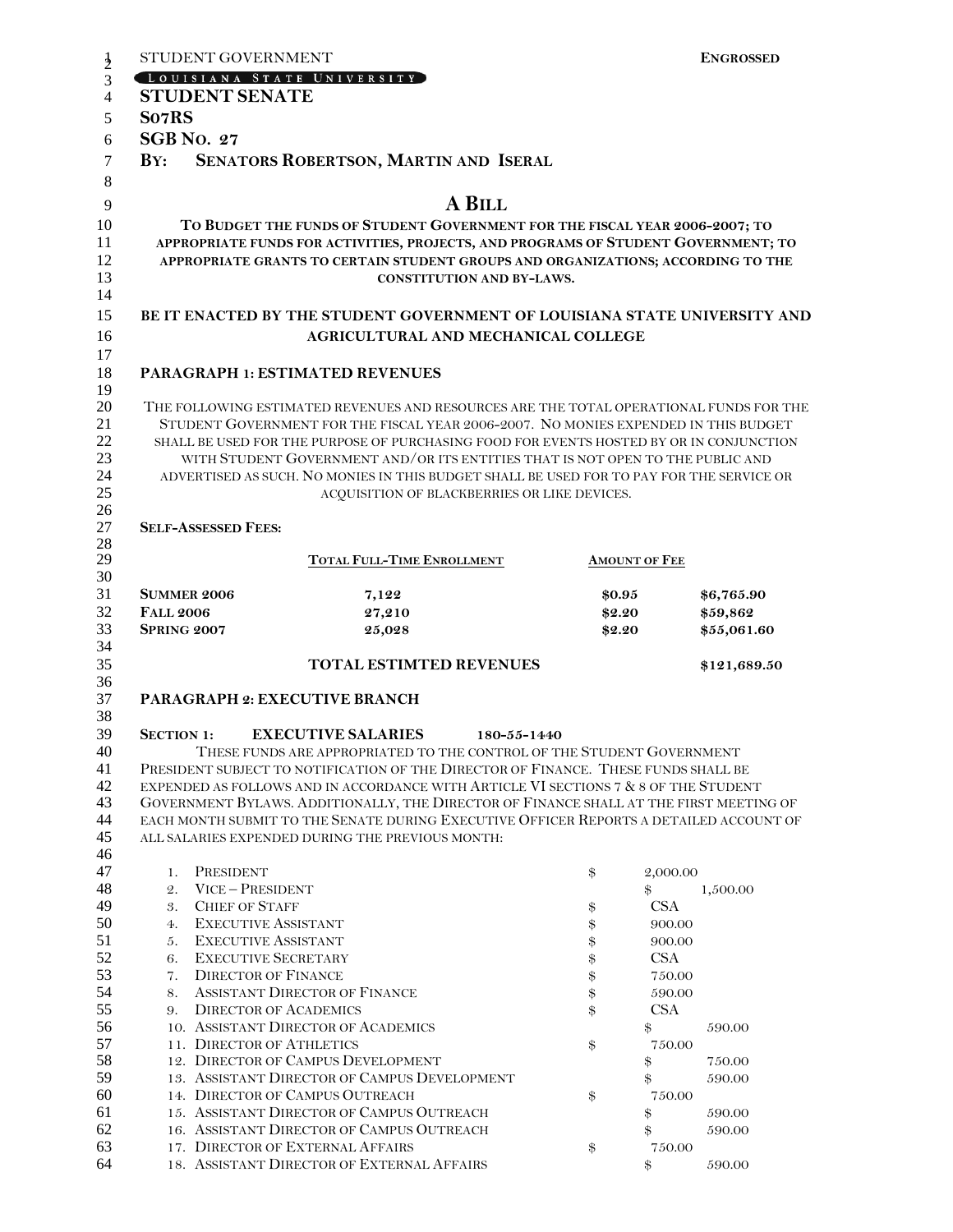| 65         | 19. ASSISTANT DIRECTOR OF EXTERNAL AFFAIRS                                               |          | $\$\$       | 590.00                   |             |
|------------|------------------------------------------------------------------------------------------|----------|-------------|--------------------------|-------------|
| 66         | 20. DIRECTOR OF PUBLIC RELATIONS                                                         | \$       | 750.00      |                          |             |
| 67         | 21. ASSISTANT DIRECTOR OF PUBLIC RELATIONS                                               |          | \$          | 590.00                   |             |
| 68         | 22. DIRECTOR OF PROGRAMMING                                                              |          | \$          | 750.00                   |             |
| 69         | 23. ASSISTANT DIRECTOR OF PROGRAMMING                                                    |          | \$          | 590.00                   |             |
| 70         | 24. DIRECTOR OF STUDENT SERVICES                                                         | \$       | <b>CSA</b>  |                          |             |
| 71         | 25. ASSISTANT DIRECTOR OF STUDENT SERVICES                                               |          | \$          | 590.00                   |             |
| 72         | 26. DIRECTOR OF TECHNOLOGY                                                               |          | \$          | 750.00                   |             |
| 73         | 27. DIRECTOR OF STUDENTS ON TARGET                                                       |          | \$          | 750.00                   |             |
| 74         | 28. OMBUDSMAN                                                                            | \$       | 300.00      |                          |             |
| 75         | <b>TOTAL EXECUTIVE SALARIES</b>                                                          | \$       | 18,250.00   |                          |             |
| 76         |                                                                                          |          |             |                          |             |
| 77         | <b>EXECUTIVE OPERATIONAL EXPENSES</b><br><b>SECTION 2:</b>                               |          | 180-55-1440 |                          |             |
| 78         | THESE FUNDS ARE APPROPRIATED TO THE CONTROL OF THE STUDENT GOVERNMENT                    |          |             |                          |             |
| 79         | PRESIDENT AND SUBJECT TO NOTIFICATION OF THE DIRECTOR OF FINANCE. THESE FUNDS SHALL BE   |          |             |                          |             |
| 80         | <b>EXPENDED AS FOLLOWS:</b>                                                              |          |             |                          |             |
| 81         |                                                                                          |          |             |                          |             |
| 82<br>83   | 29. PROGRAMMING BUDGET<br>30. PRESS FUND                                                 | \$       | 6000.00     |                          |             |
| 84         | <b>TOTAL EXECUTIVE OPERATIONAL EXPENSES</b>                                              | \$<br>\$ | 2,000.00    |                          |             |
| 85         |                                                                                          |          | 8000.00     |                          |             |
| 86         | <b>EXECUTIVE CONTINGENCY</b><br><b>SECTION 3:</b>                                        |          |             |                          |             |
| 87         | THESE FUNDS ARE APPROPRIATED TO THE STUDENT GOVERNMENT PRESIDENT AND VICE-               |          |             |                          |             |
| 88         | PRESIDENT, RESPECTIVELY AND SUBJECT TO NOTIFICATION OF THE DIRECTOR OF FINANCE. THE      |          |             |                          |             |
| 89         | PRESIDENT'S CONTINGENCY MAY BE USED FOR TRAVELING PURPOSES. THE VICE-PRESIDENT'S         |          |             |                          |             |
| 90         | CONTINGENCY SHALL BE USED TO FUND CAMPUS EVENTS SUCH AS, BY NOT LIMITED TO HOMECOMING    |          |             |                          |             |
| 91         | AND DISABILITY AWARENESS WEEK                                                            |          |             |                          |             |
| 92         |                                                                                          |          |             |                          |             |
| 93         |                                                                                          |          |             |                          |             |
|            | A. PRESIDENT'S                                                                           |          |             |                          |             |
|            | <b>CONTINGENCY</b><br>$180 - 55 - 1441$                                                  |          |             |                          | \$7,500.50  |
|            |                                                                                          |          |             |                          |             |
|            |                                                                                          |          |             |                          |             |
|            | <b>B. VICE - PRESIDENT'S CONTINGENCY</b><br>180-55-1442                                  |          |             |                          | \$4,500.00  |
|            | <b>TOTAL EXECUTIVE CONTINGENCY</b>                                                       |          |             |                          | \$12,000.50 |
| 94         |                                                                                          |          |             |                          |             |
| 95         |                                                                                          |          |             |                          |             |
| 96         | TOTAL EXECUTIVE BRANCH EXPENDITURES                                                      | \$       | 38250.50    |                          |             |
| 97         | <b>PARAGRAPH 3:</b><br><b>LEGISLATIVE BRANCH</b>                                         |          |             |                          |             |
| 98<br>99   |                                                                                          |          |             |                          |             |
| 100        | LEGISLATIVE SALARIES 180-55-1450<br><b>SECTION 1:</b>                                    |          |             |                          |             |
| 101        | THESE FUNDS ARE APPROPRIATED TO THE CONTROL OF THE SPEAKER OF THE STUDENT SENATE         |          |             |                          |             |
| 102        | AND SUBJECT TO NOTIFICATION OF THE DIRECTOR OF FINANCE. THESE FUNDS SHALL BE EXPENDED AS |          |             |                          |             |
| 103        | FOLLOWS AND IN ACCORDANCE WITH ARTICLE VI SECTIONS 7 & 8 OF THE STUDENT GOVERNMENT       |          |             |                          |             |
| 104        | BYLAWS. ADDITIONALLY, THE DIRECTOR OF FINANCE SHALL AT THE FIRST MEETING OF EACH MONTH   |          |             |                          |             |
| 105        | SUBMIT TO THE SENATE DURING EXECUTIVE OFFICER REPORTS A DETAILED ACCOUNT OF ALL SALARIES |          |             |                          |             |
| 106        | EXPENDED DURING THE PREVIOUS MONTH. THESE FUNDS SHALL BE EXPENDED ONLY AS FOLLOWS:       |          |             |                          |             |
| 107        |                                                                                          |          |             |                          |             |
| 108        | 30. SPEAKER                                                                              |          | \$          | 500.00                   |             |
| 109        | 31. SPEAKER PRO-TEMPORE                                                                  |          |             | $\$\$                    | 500.00      |
| 110        | 32. ADMINISTRATIVE ASSIST TO THE SPEAKER                                                 |          |             | $\frac{3}{2}$            | 590.00      |
| 111        | <b>SECRETARY OF THE SENATE</b>                                                           |          | \$          | 750.00                   |             |
| 112        | <b>ASSISTANT SECRETARY FOR FINANCE</b>                                                   |          |             | \$                       |             |
| 113        | ASSISTANT SECRETARY FOR CONSTITUENT NOTIFICATIONS                                        |          |             | $\frac{3}{2}$            |             |
| 114        | 590.00                                                                                   |          |             |                          |             |
| 115        | ASSISTANT SECRETARY FOR RECORDS MANAGEMENT                                               |          |             | $\mathbf{\$}$            | 590.00      |
| 116        | 33. UNDERSECRETARY OF THE SENATE                                                         |          |             | \$590.00 650.00          |             |
| 117        | 1,259.50                                                                                 |          |             |                          |             |
| 118        | DEPUTY UNDERSECRETARY OF LEGISLATIVE SERVICES                                            |          |             | $\frac{3}{2}$            | 590.00      |
| 119        | DEPUTY UNDERSECRETARY FOR RESEARCH                                                       |          |             | $\$\$                    | 590.00      |
| 120        | <b>34. LEGISLATIVE AIDE</b>                                                              |          | \$          | $\overline{\phantom{a}}$ | 500         |
| 121        | <b>35. LEGISLATIVE AIDE</b>                                                              |          | \$          | $\overline{a}$           |             |
| 122<br>123 | <b>36. PARLIAMENTARIAN</b><br>37. SENATE INFORMATION OFFICER                             |          | \$          | 400.00<br>$\frac{3}{2}$  | 750.00      |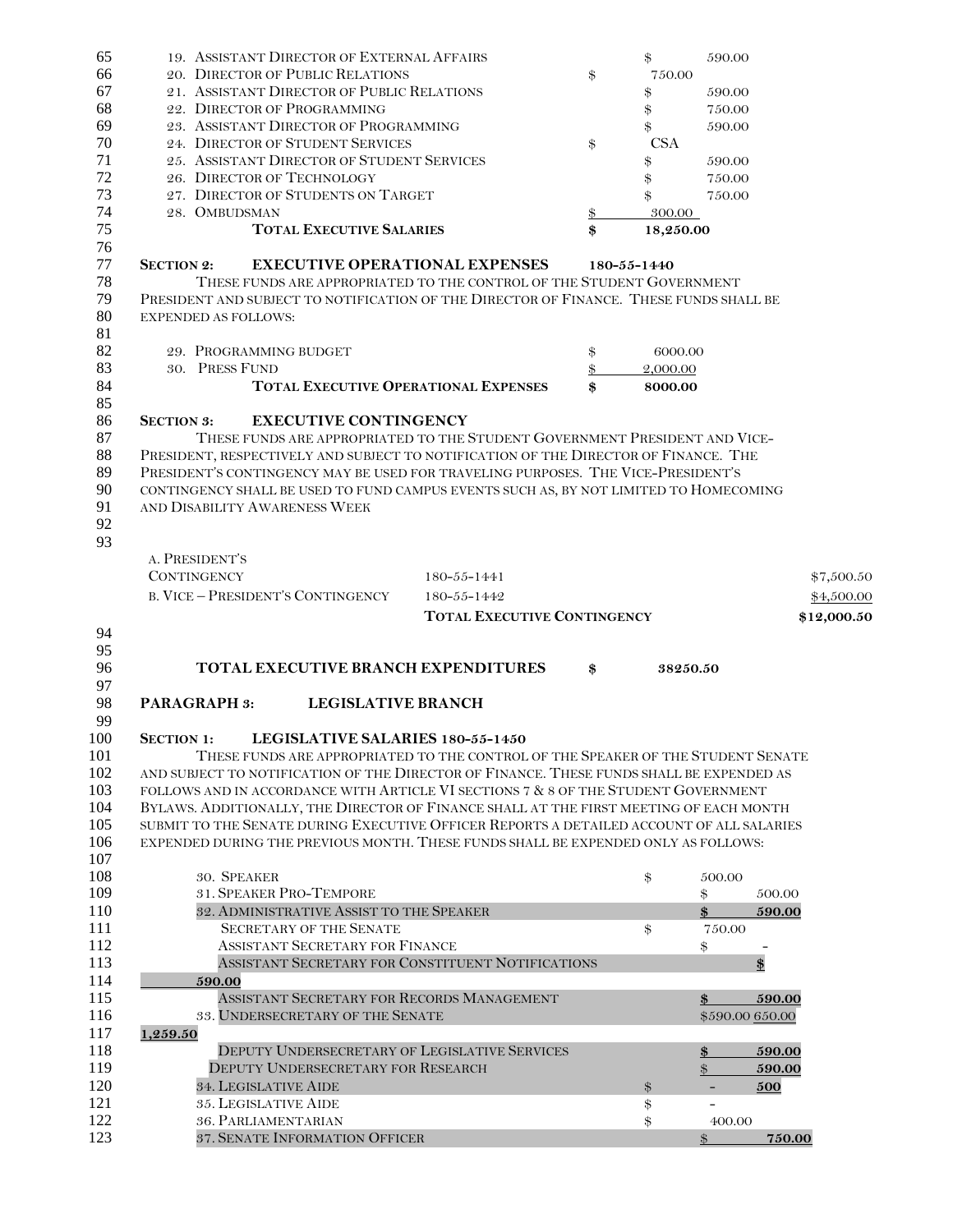|                         | <b>TOTAL LEGISLATIVE SALARIES</b>                                        |                                                                                        |               | \$               | 5,500.00  |
|-------------------------|--------------------------------------------------------------------------|----------------------------------------------------------------------------------------|---------------|------------------|-----------|
| 2,909.50                |                                                                          |                                                                                        |               |                  |           |
| <b>SECTION 2:</b>       | <b>OPERATIONAL EXPENSES 180-55-1450</b>                                  |                                                                                        |               |                  |           |
|                         |                                                                          | THESE FUNDS ARE APPROPRIATED TO THE CONTROL OF THE SPEAKER OF THE STUDENT SENATE       |               |                  |           |
|                         |                                                                          | AND SUBJECT TO NOTIFICATION OF THE DIRECTOR OF FINANCE. THESE FUNDS SHALL BE EXPENDED  |               |                  |           |
| <b>ONLY AS FOLLOWS:</b> |                                                                          |                                                                                        |               |                  |           |
|                         |                                                                          |                                                                                        |               |                  |           |
|                         | <b>38. CONSTITUENT NOTIFICATIONS</b>                                     |                                                                                        |               | 1,400.00         |           |
|                         | <b>TOTAL OPERATIONAL EXPENSES</b>                                        |                                                                                        | \$            | 1,400.00         |           |
| <b>SECTION 3:</b>       | <b>SENATE CONTINGENCY</b>                                                |                                                                                        |               |                  |           |
|                         |                                                                          | THESE FUNDS ARE NOT APPROPRIATED. CONTROL OF THESE FUNDS RESIDES WITH THE LSU          |               |                  |           |
| A&M STUDENT SENATE.     |                                                                          |                                                                                        |               |                  |           |
|                         |                                                                          |                                                                                        |               |                  |           |
|                         | <b>40. SPEAKER'S CONTINGENCY</b>                                         | $180 - 55 - 1451$                                                                      | \$            | 4,281.57 2771.57 |           |
| 29,787.25               | <b>41. GENERAL CONTINGENCY</b>                                           | $180 - 55 - 1450$                                                                      |               | $\$\$            | 26,696.75 |
|                         | <b>TOTAL LEGISLATIVE CONTINGENCY</b>                                     |                                                                                        |               | \$               |           |
|                         | 29,468.32 32,085.82                                                      |                                                                                        |               |                  |           |
|                         |                                                                          |                                                                                        |               |                  |           |
|                         | <b>TOTAL LEGISLATIVE BRANCH EXPENDITURES</b>                             |                                                                                        | \$            | 36,368.32        |           |
| <b>SECTION 2:</b>       | <b>OPERATIONAL EXPENSES 180-55-1450</b>                                  |                                                                                        |               |                  |           |
|                         |                                                                          | THESE FUNDS ARE APPROPRIATED TO THE CONTROL OF THE SPEAKER OF THE STUDENT SENATE       |               |                  |           |
|                         |                                                                          | AND SUBJECT TO NOTIFICATION OF THE DIRECTOR OF FINANCE. THESE FUNDS SHALL BE EXPENDED  |               |                  |           |
| <b>ONLY AS FOLLOWS:</b> |                                                                          |                                                                                        |               |                  |           |
|                         |                                                                          |                                                                                        |               |                  |           |
|                         | 38. CONSTITUENT NOTIFICATIONS                                            |                                                                                        | $\frac{3}{2}$ | 1,400.00         |           |
|                         | <b>TOTAL OPERATIONAL EXPENSES</b>                                        |                                                                                        | \$            | 1,400.00         |           |
| <b>SECTION 3:</b>       | <b>SENATE CONTINGENCY</b>                                                |                                                                                        |               |                  |           |
|                         |                                                                          | THESE FUNDS ARE NOT APPROPRIATED. CONTROL OF THESE FUNDS RESIDES WITH THE LSU          |               |                  |           |
| A&M STUDENT SENATE.     |                                                                          |                                                                                        |               |                  |           |
|                         |                                                                          |                                                                                        |               |                  |           |
|                         | <b>40. SPEAKER'S CONTINGENCY</b>                                         | $180 - 55 - 1451$                                                                      | \$            | 4,281.57         |           |
|                         | 41. GENERAL CONTINGENCY                                                  | 180-55-1450                                                                            |               | $\frac{3}{2}$    |           |
| 27196.75                | <b>TOTAL LEGISLATIVE BRANCH EXPENDITURES</b>                             |                                                                                        |               | \$               |           |
| 31,368.32               |                                                                          |                                                                                        |               |                  |           |
|                         |                                                                          |                                                                                        |               |                  |           |
|                         |                                                                          | PARAGRAPH 4: STUDENT GOVERNMENT OPERATIONAL EXPENSES 180-55-1440                       |               |                  |           |
|                         |                                                                          | THESE FUNDS ARE APPROPRIATED TO THE CONTROL OF THE STUDENT GOVERNMENT BODY             |               |                  |           |
|                         |                                                                          | PRESIDENT AND SPEAKER OF THE SENATE AND SUBJECT TO THE NOTIFICATION OF THE DIRECTOR OF |               |                  |           |
|                         | FINANCE. THESE FUNDS SHALL BE EXPENDED AS FOLLOWS:                       |                                                                                        |               |                  |           |
|                         | <b>42. ESTIMATED TELEPHONE SERVICES</b>                                  |                                                                                        |               | \$               | 6,600.00  |
|                         |                                                                          |                                                                                        |               |                  |           |
|                         | <b>43. MAINTENANCE CONTRACTS</b>                                         |                                                                                        |               | \$               | 2,300.00  |
|                         | 44. OFFICE RENT                                                          |                                                                                        |               |                  |           |
|                         | <b>45. OFFICE SUPPLIES</b>                                               |                                                                                        | \$            | 3,000.00         |           |
|                         | <b>46. MAIL SERVICES</b>                                                 |                                                                                        |               | \$               | 300.00    |
|                         | 47. COPY SERVICES                                                        |                                                                                        |               | \$               | 4,100.00  |
|                         | 48. FAX SERVICES<br><b>TOTAL STUDENT GOVERNMENT OPERATIONAL EXPENSES</b> |                                                                                        | \$            | 100.00           |           |
| 16,400.00               |                                                                          |                                                                                        |               | \$               |           |
|                         |                                                                          |                                                                                        |               |                  |           |
|                         |                                                                          |                                                                                        |               |                  |           |
|                         |                                                                          |                                                                                        |               |                  |           |
|                         |                                                                          |                                                                                        |               |                  |           |
|                         |                                                                          |                                                                                        |               |                  |           |
|                         |                                                                          |                                                                                        |               |                  |           |
|                         |                                                                          |                                                                                        |               |                  |           |
|                         |                                                                          |                                                                                        |               |                  |           |
| PARAGRAPH 5:            |                                                                          | RESERVE FOR THE COLLEGE COUNCILS 180-54-1400                                           |               |                  |           |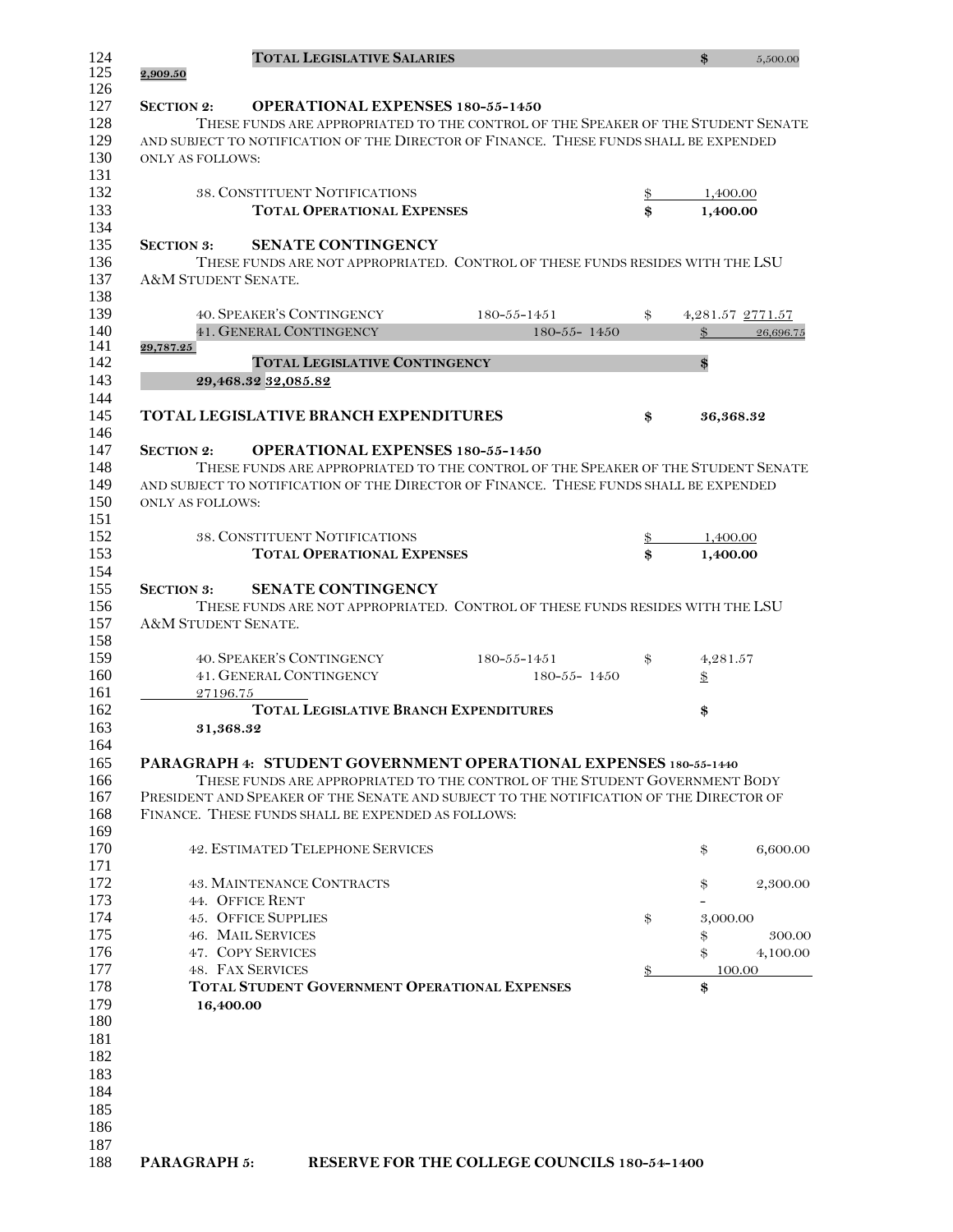| 189<br>190<br>191 |                     | THESE FUNDS ARE APPROPRIATED TO THE CONTROL OF THE STUDENT GOVERNMENT DIRECTOR<br>OF FINANCE. THESE FUNDS SHALL BE EXPENDED UPON RECEIPT OF A WRITTEN REQUEST FROM THE<br>PRESIDENT OF THE COLLEGE COUNCIL. (10%) |                             |                               |             |                    |
|-------------------|---------------------|-------------------------------------------------------------------------------------------------------------------------------------------------------------------------------------------------------------------|-----------------------------|-------------------------------|-------------|--------------------|
| 192<br>193<br>194 | 2007 FUNDS          |                                                                                                                                                                                                                   | 65% ON POPULATION           | <b>35% DISTRIBUTED EVENLY</b> |             | <b>TOTAL 2006-</b> |
| 195               |                     |                                                                                                                                                                                                                   |                             |                               |             |                    |
| 196               |                     | 49. AGRICULTURE<br>180-54-1401                                                                                                                                                                                    | \$391.93                    |                               | \$327.63    | \$719.56           |
| 197               |                     | 50. ART & DESIGN 180-54-1402                                                                                                                                                                                      | \$249.61                    | \$327.63                      |             | \$577.24           |
| 198               |                     | 51. ART & SCIENCE 180-54-1403                                                                                                                                                                                     | \$1,300.80                  | \$327.63                      |             | \$1,628.43         |
| 199               |                     | 52. BASIC SCIENCE 180-54-1404                                                                                                                                                                                     | \$487.62                    | \$327.63                      |             | \$815.25           |
| 200               |                     | 53. BUSINESS 180-54-1405                                                                                                                                                                                          | \$487.62                    | \$327.63                      |             | \$815.25           |
| 201               |                     | 54. EDUCATION 180-54-1406                                                                                                                                                                                         | \$358.75                    | \$327.63                      |             | \$686.38           |
| 202               |                     | 55. ENGINEERING 180-54-1407                                                                                                                                                                                       | \$559.98                    |                               | \$327.63    | \$887.61           |
| 203               |                     | 56. GRADUATE SCHOOL 180-54-1408 \$1,013.08                                                                                                                                                                        |                             | \$327.63                      |             | \$1,013.08         |
| 204               |                     | 57. UCAC 180-54-1411                                                                                                                                                                                              | \$933.12                    | \$327.63                      |             | \$1,260.75         |
| 205               |                     | 58. UCFY 180-54-1412                                                                                                                                                                                              | \$1,753.90                  | \$327.63                      |             | \$2,081.53         |
| 206               |                     | 59. MASS COMM. 180-54-1409                                                                                                                                                                                        | \$148.32                    | \$327.63                      |             | \$475.95           |
| 207               |                     | 60. MUSIC & DA 180-54-1410                                                                                                                                                                                        | \$116.61                    | \$327.63                      |             | \$444.24           |
| 208               |                     | 61. VET. MED.<br>180-54-1413                                                                                                                                                                                      | \$106.35                    | \$327.63                      |             | \$433.98           |
| 209               |                     | <b>TOTAL RESERVE FOR COLLEGE COUNCILS</b>                                                                                                                                                                         |                             |                               | \$12,166.82 |                    |
| 210               |                     |                                                                                                                                                                                                                   |                             |                               |             |                    |
| 211               |                     | 62. COLLEGE COUNCIL APPROPRIATIONS COMMITTEE                                                                                                                                                                      |                             | 180-54-1450                   |             |                    |
| 212               | \$1,000.00          |                                                                                                                                                                                                                   |                             |                               |             |                    |
| 213               |                     |                                                                                                                                                                                                                   |                             |                               |             |                    |
| 214               |                     | <b>TOTAL ALLOCATIONS FOR COLLEGE COUNCILS</b>                                                                                                                                                                     |                             |                               |             |                    |
| 215               | \$13,166.82         |                                                                                                                                                                                                                   |                             |                               |             |                    |
| 216               |                     |                                                                                                                                                                                                                   |                             |                               |             |                    |
| 217               | PARAGRAPH 6:        |                                                                                                                                                                                                                   | JUDICIAL BRANCH 180-55-1460 |                               |             |                    |
|                   |                     |                                                                                                                                                                                                                   |                             |                               |             |                    |
| 218               |                     |                                                                                                                                                                                                                   |                             |                               |             |                    |
| 219               |                     |                                                                                                                                                                                                                   |                             |                               |             |                    |
| 220               | <b>SECTION 1:</b>   | <b>JUDICIAL SALARIES</b>                                                                                                                                                                                          |                             |                               |             |                    |
| 221               |                     | THESE FUNDS ARE APPROPRIATED TO THE CONTROL OF THE STUDENT GOVERNMENT CHIEF                                                                                                                                       |                             |                               |             |                    |
| 222               |                     | JUSTICE OF THE UNIVERSITY COURT AND SUBJECT TO THE NOTIFICATION OF THE DIRECTOR OF                                                                                                                                |                             |                               |             |                    |
| 223               |                     | FINANCE. THESE FUNDS SHALL BE EXPENDED AS FOLLOWS AND IN ACCORDANCE WITH ARTICLE VI                                                                                                                               |                             |                               |             |                    |
| 224               |                     | SECTIONS 7 & 8 OF THE STUDENT GOVERNMENT BYLAWS. ADDITIONALLY, THE DIRECTOR OF FINANCE                                                                                                                            |                             |                               |             |                    |
| 225               |                     | SHALL AT THE FIRST MEETING OF EACH MONTH SUBMIT TO THE SENATE DURING EXECUTIVE OFFICER                                                                                                                            |                             |                               |             |                    |
| 226               |                     | REPORTS A DETAILED ACCOUNT OF ALL SALARIES EXPENDED DURING THE PREVIOUS MONTH.                                                                                                                                    |                             |                               |             |                    |
| 227               |                     |                                                                                                                                                                                                                   |                             |                               |             |                    |
| 228               |                     | <b>63. CLERKS SALARIES</b>                                                                                                                                                                                        |                             |                               | \$          | 500.00             |
| 229               |                     | <b>TOTAL JUDICIAL SALARIES</b>                                                                                                                                                                                    |                             |                               | \$          | 500.00             |
| 230               |                     |                                                                                                                                                                                                                   |                             |                               |             |                    |
| 231               | <b>SECTION 2:</b>   | <b>OPERATIONAL EXPENSES</b>                                                                                                                                                                                       |                             |                               |             |                    |
| 232               |                     | THESE FUNDS ARE APPROPRIATED TO THE CONTROL OF THE STUDENT GOVERNMENT CHIEF                                                                                                                                       |                             |                               |             |                    |
| 233               |                     | JUSTICE OF THE UNIVERSITY COURT AND SUBJECT TO THE NOTIFICATION OF THE DIRECTOR OF                                                                                                                                |                             |                               |             |                    |
| 234               | FINANCE.            |                                                                                                                                                                                                                   |                             |                               |             |                    |
| 235               |                     |                                                                                                                                                                                                                   |                             |                               |             |                    |
| 236               | <b>64. SUPPLIES</b> |                                                                                                                                                                                                                   |                             |                               |             |                    |
|                   |                     |                                                                                                                                                                                                                   |                             |                               |             | 400.00             |
| 237               |                     | <b>TOTAL JUDICIAL BRANCH EXPENDITURES</b>                                                                                                                                                                         |                             | \$                            | 900.00      |                    |
| 238               |                     |                                                                                                                                                                                                                   |                             |                               |             |                    |
| 239               | <b>PARAGRAPH 7:</b> |                                                                                                                                                                                                                   | ELECTION BOARD 180-55-1443  |                               |             |                    |
| 240               |                     |                                                                                                                                                                                                                   |                             |                               |             |                    |
| 241               | <b>SECTION 1:</b>   | <b>COMMISIONER OF ELECTION SALARY</b>                                                                                                                                                                             |                             |                               |             |                    |
| 242               |                     | THESE FUNDS ARE APPROPRIATED TO THE CONTROL OF THE STUDENT GOVERNMENT ELECTION                                                                                                                                    |                             |                               |             |                    |
| 243               |                     | BOARD AND SUBJECT TO THE NOTIFICATION OF THE DIRECTOR OF FINANCE. THESE FUNDS SHALL BE                                                                                                                            |                             |                               |             |                    |
| 244               |                     | EXPENDED AS FOLLOWS AND IN ACCORDANCE WITH ARTICLE VI SECTIONS 7 & 8 OF THE STUDENT                                                                                                                               |                             |                               |             |                    |
| 245               |                     | GOVERNMENT BYLAWS. ADDITIONALLY, THE DIRECTOR OF FINANCE SHALL AT THE FIRST MEETING OF                                                                                                                            |                             |                               |             |                    |
| 246               |                     | EACH MONTH SUBMIT TO THE SENATE DURING EXECUTIVE OFFICER REPORTS A DETAILED ACCOUNT OF                                                                                                                            |                             |                               |             |                    |
| 247               |                     | ALL SALARIES EXPENDED DURING THE PREVIOUS MONTH. THESE FUNDS WILL BE EXPENDED ONLY FOR                                                                                                                            |                             |                               |             |                    |
| 248               |                     | THE FALL 2006 AND SPRING 2007 ELECTIONS AS FOLLOWS:                                                                                                                                                               |                             |                               |             |                    |
| 249               |                     |                                                                                                                                                                                                                   |                             |                               |             |                    |
|                   |                     |                                                                                                                                                                                                                   |                             |                               |             |                    |
| 250               |                     | 65. COMMISSIONER OF ELECTIONS SALARY                                                                                                                                                                              |                             |                               | \$          | 500.00             |
| 251               |                     | <b>TOTAL ELECTIONS SALARY</b>                                                                                                                                                                                     |                             |                               | \$          | 500.00             |
| 252               |                     |                                                                                                                                                                                                                   |                             |                               |             |                    |
| 253               | <b>SECTION 2:</b>   | <b>ELECTION CONTINGENCY</b>                                                                                                                                                                                       |                             |                               |             |                    |